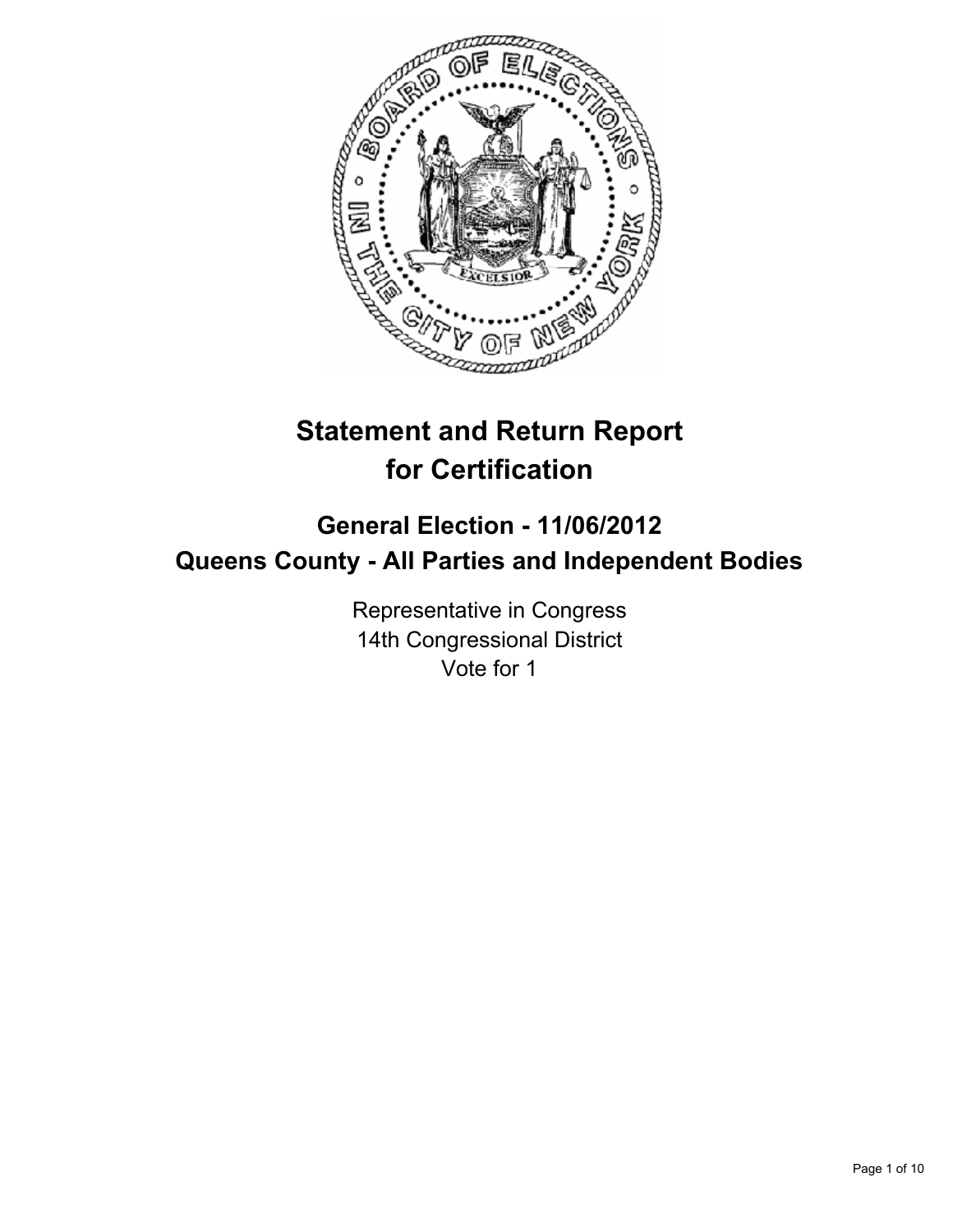

| <b>PUBLIC COUNTER</b>                                    | 217            |
|----------------------------------------------------------|----------------|
| <b>EMERGENCY</b>                                         | 0              |
| ABSENTEE/MILITARY                                        | 11             |
| <b>FEDERAL</b>                                           | $\Omega$       |
| <b>SPECIAL PRESIDENTIAL</b>                              | 0              |
| AFFIDAVIT                                                | 26             |
| <b>Total Ballots</b>                                     | 254            |
| Less - Inapplicable Federal/Special Presidential Ballots | 0              |
| <b>Total Applicable Ballots</b>                          | 254            |
| JOSEPH CROWLEY (DEMOCRATIC)                              | 103            |
| WILLIAM F. GIBBONS JR. (REPUBLICAN)                      | 85             |
| WILLIAM F. GIBBONS JR. (CONSERVATIVE)                    | 9              |
| JOSEPH CROWLEY (WORKING FAMILIES)                        | 6              |
| ANTHONY GRONOWICZ (GREEN)                                | $\overline{2}$ |
| <b>Total Votes</b>                                       | 205            |
| Unrecorded                                               | 49             |

| <b>PUBLIC COUNTER</b>                                    | 5,134        |
|----------------------------------------------------------|--------------|
| <b>EMERGENCY</b>                                         | 0            |
| <b>ABSENTEE/MILITARY</b>                                 | 164          |
| <b>FEDERAL</b>                                           | 22           |
| <b>SPECIAL PRESIDENTIAL</b>                              | $\mathbf{0}$ |
| <b>AFFIDAVIT</b>                                         | 455          |
| <b>Total Ballots</b>                                     | 5,775        |
| Less - Inapplicable Federal/Special Presidential Ballots | 0            |
| <b>Total Applicable Ballots</b>                          | 5,775        |
| JOSEPH CROWLEY (DEMOCRATIC)                              | 3,202        |
| WILLIAM F. GIBBONS JR. (REPUBLICAN)                      | 1,210        |
| WILLIAM F. GIBBONS JR. (CONSERVATIVE)                    | 142          |
| JOSEPH CROWLEY (WORKING FAMILIES)                        | 159          |
| ANTHONY GRONOWICZ (GREEN)                                | 87           |
| ANDREW GILBIND (WRITE-IN)                                | 1            |
| <b>GRACE MENG (WRITE-IN)</b>                             | 30           |
| JONATHAN LEMON (WRITE-IN)                                |              |
| UNATTRIBUTABLE WRITE-IN (WRITE-IN)                       | 3            |
| <b>Total Votes</b>                                       | 4,835        |
| Unrecorded                                               | 940          |
|                                                          |              |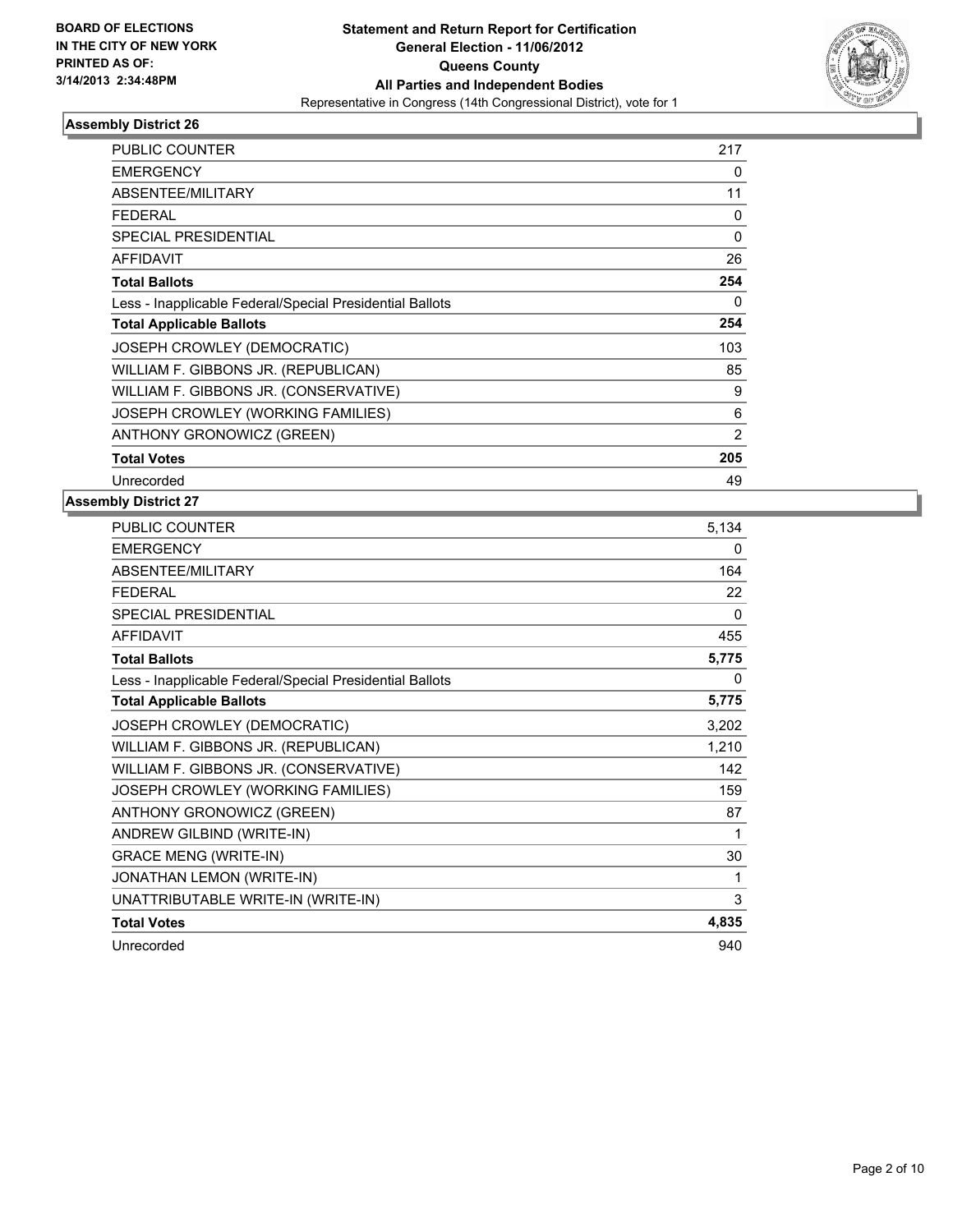

| <b>PUBLIC COUNTER</b>                                    | 12,987 |
|----------------------------------------------------------|--------|
| <b>EMERGENCY</b>                                         | 0      |
| <b>ABSENTEE/MILITARY</b>                                 | 345    |
| <b>FEDERAL</b>                                           | 133    |
| <b>SPECIAL PRESIDENTIAL</b>                              | 0      |
| <b>AFFIDAVIT</b>                                         | 1,027  |
| <b>Total Ballots</b>                                     | 14,492 |
| Less - Inapplicable Federal/Special Presidential Ballots | 0      |
| <b>Total Applicable Ballots</b>                          | 14,492 |
| JOSEPH CROWLEY (DEMOCRATIC)                              | 9,827  |
| WILLIAM F. GIBBONS JR. (REPUBLICAN)                      | 1,897  |
| WILLIAM F. GIBBONS JR. (CONSERVATIVE)                    | 233    |
| JOSEPH CROWLEY (WORKING FAMILIES)                        | 443    |
| ANTHONY GRONOWICZ (GREEN)                                | 304    |
| ANASTASIOS XANTHOPODOS (WRITE-IN)                        | 1      |
| <b>GRACE MENG (WRITE-IN)</b>                             | 1      |
| JOHN BOUGIAMAS (WRITE-IN)                                | 1      |
| <b>Total Votes</b>                                       | 12,707 |
| Unrecorded                                               | 1,785  |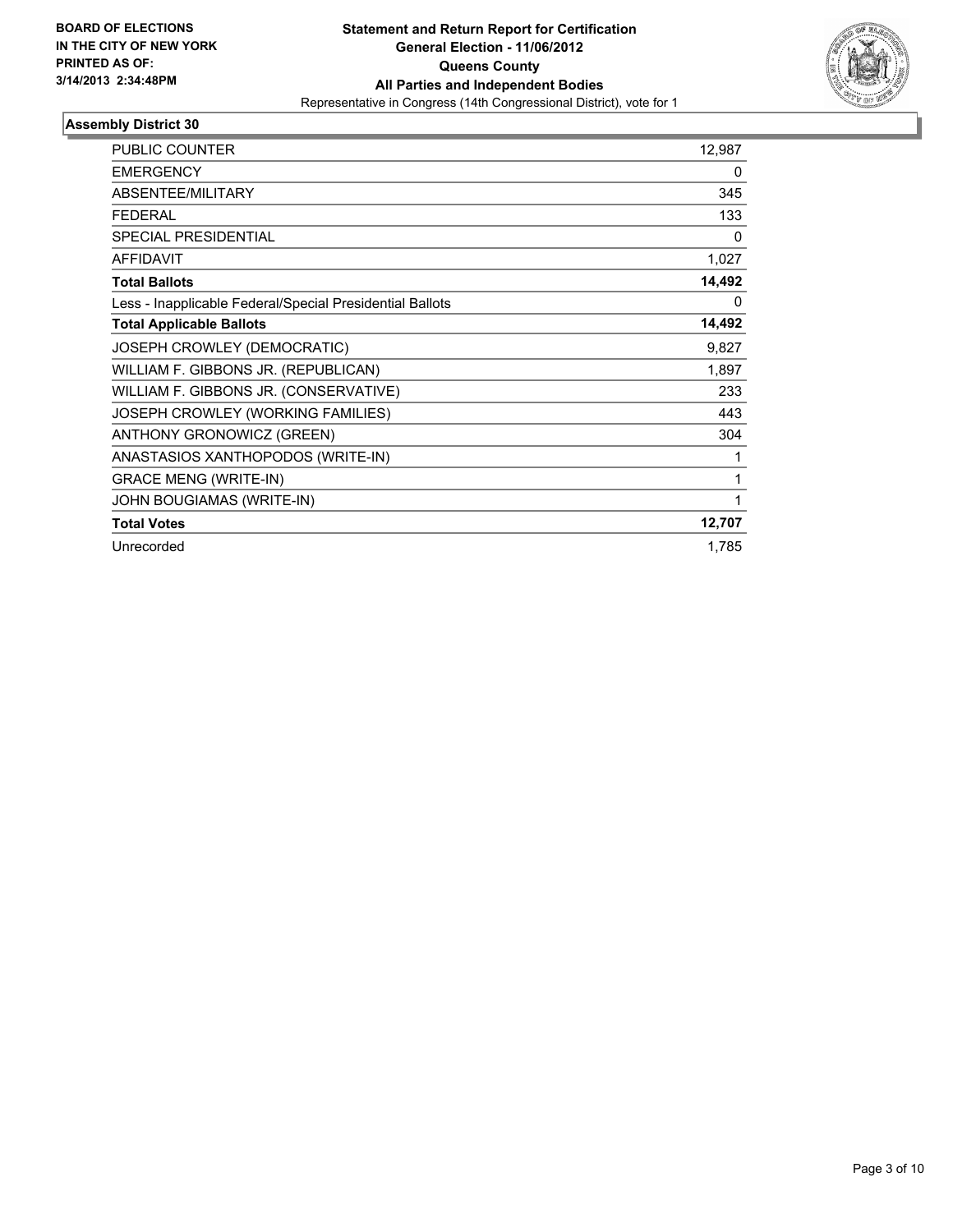

| <b>PUBLIC COUNTER</b>                                    | 22,000       |
|----------------------------------------------------------|--------------|
| <b>EMERGENCY</b>                                         | 2            |
| ABSENTEE/MILITARY                                        | 487          |
| <b>FEDERAL</b>                                           | 209          |
| <b>SPECIAL PRESIDENTIAL</b>                              | 0            |
| <b>AFFIDAVIT</b>                                         | 2,448        |
| <b>Total Ballots</b>                                     | 25,146       |
| Less - Inapplicable Federal/Special Presidential Ballots | 0            |
| <b>Total Applicable Ballots</b>                          | 25,146       |
| JOSEPH CROWLEY (DEMOCRATIC)                              | 17,467       |
| WILLIAM F. GIBBONS JR. (REPUBLICAN)                      | 2.545        |
| WILLIAM F. GIBBONS JR. (CONSERVATIVE)                    | 247          |
| JOSEPH CROWLEY (WORKING FAMILIES)                        | 673          |
| <b>ANTHONY GRONOWICZ (GREEN)</b>                         | 382          |
| <b>BARACK OBAMA (WRITE-IN)</b>                           | 1            |
| EDWARD BUDD (WRITE-IN)                                   | 1            |
| <b>GRACE MENG (WRITE-IN)</b>                             | 4            |
| JALDE WEW WARTER (WRITE-IN)                              | 1            |
| MERALES CANO (WRITE-IN)                                  | $\mathbf{1}$ |
| PETER CULLEN (WRITE-IN)                                  | $\mathbf 1$  |
| THOMAS RAFAELE (WRITE-IN)                                | 1            |
| UNATTRIBUTABLE WRITE-IN (WRITE-IN)                       | 3            |
| VINICIO PAREDES (WRITE-IN)                               | 1            |
| WILLIAM BRANDEN (WRITE-IN)                               | 1            |
| WILLIAM BRUNTNER (WRITE-IN)                              | $\mathbf{1}$ |
| <b>Total Votes</b>                                       | 21,330       |
| Unrecorded                                               | 3,816        |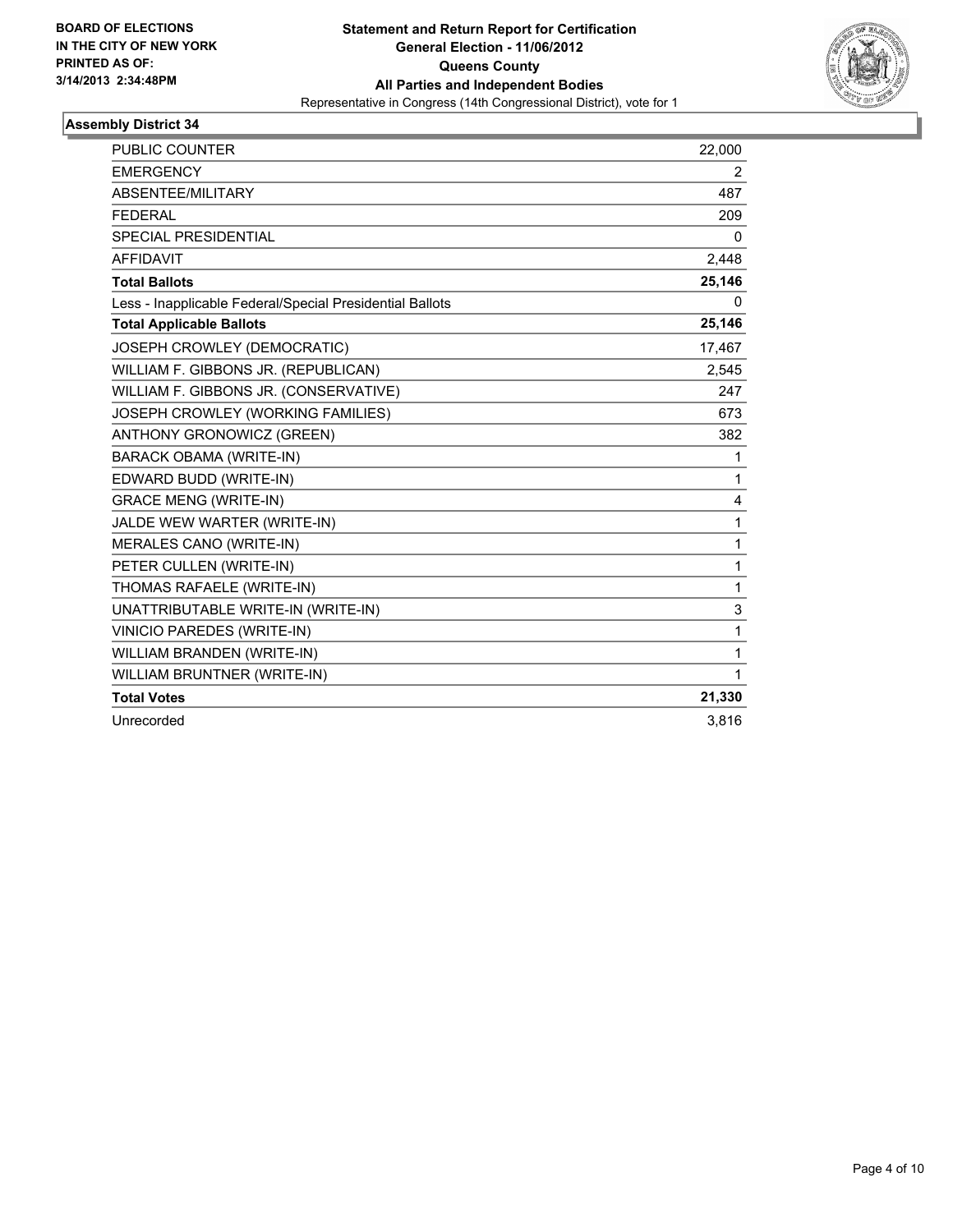

| <b>PUBLIC COUNTER</b>                                    | 14,384         |
|----------------------------------------------------------|----------------|
| <b>EMERGENCY</b>                                         | 0              |
| ABSENTEE/MILITARY                                        | 507            |
| <b>FEDERAL</b>                                           | 58             |
| SPECIAL PRESIDENTIAL                                     | 0              |
| <b>AFFIDAVIT</b>                                         | 1,749          |
| <b>Total Ballots</b>                                     | 16,698         |
| Less - Inapplicable Federal/Special Presidential Ballots | 0              |
| <b>Total Applicable Ballots</b>                          | 16,698         |
| JOSEPH CROWLEY (DEMOCRATIC)                              | 12,967         |
| WILLIAM F. GIBBONS JR. (REPUBLICAN)                      | 756            |
| WILLIAM F. GIBBONS JR. (CONSERVATIVE)                    | 79             |
| JOSEPH CROWLEY (WORKING FAMILIES)                        | 213            |
| ANTHONY GRONOWICZ (GREEN)                                | 108            |
| <b>GRACE MENG (WRITE-IN)</b>                             | 3              |
| JOSEPH CROWLEY (WRITE-IN)                                | $\overline{4}$ |
| NYDIA VELAZQUEZ (WRITE-IN)                               | 1              |
| SYLVIA T. MIRANDA (WRITE-IN)                             | $\overline{2}$ |
| UNATTRIBUTABLE WRITE-IN (WRITE-IN)                       | 1              |
| WILLIAM R. HELMSBRO (WRITE-IN)                           | 1              |
| <b>Total Votes</b>                                       | 14,135         |
| Unrecorded                                               | 2,563          |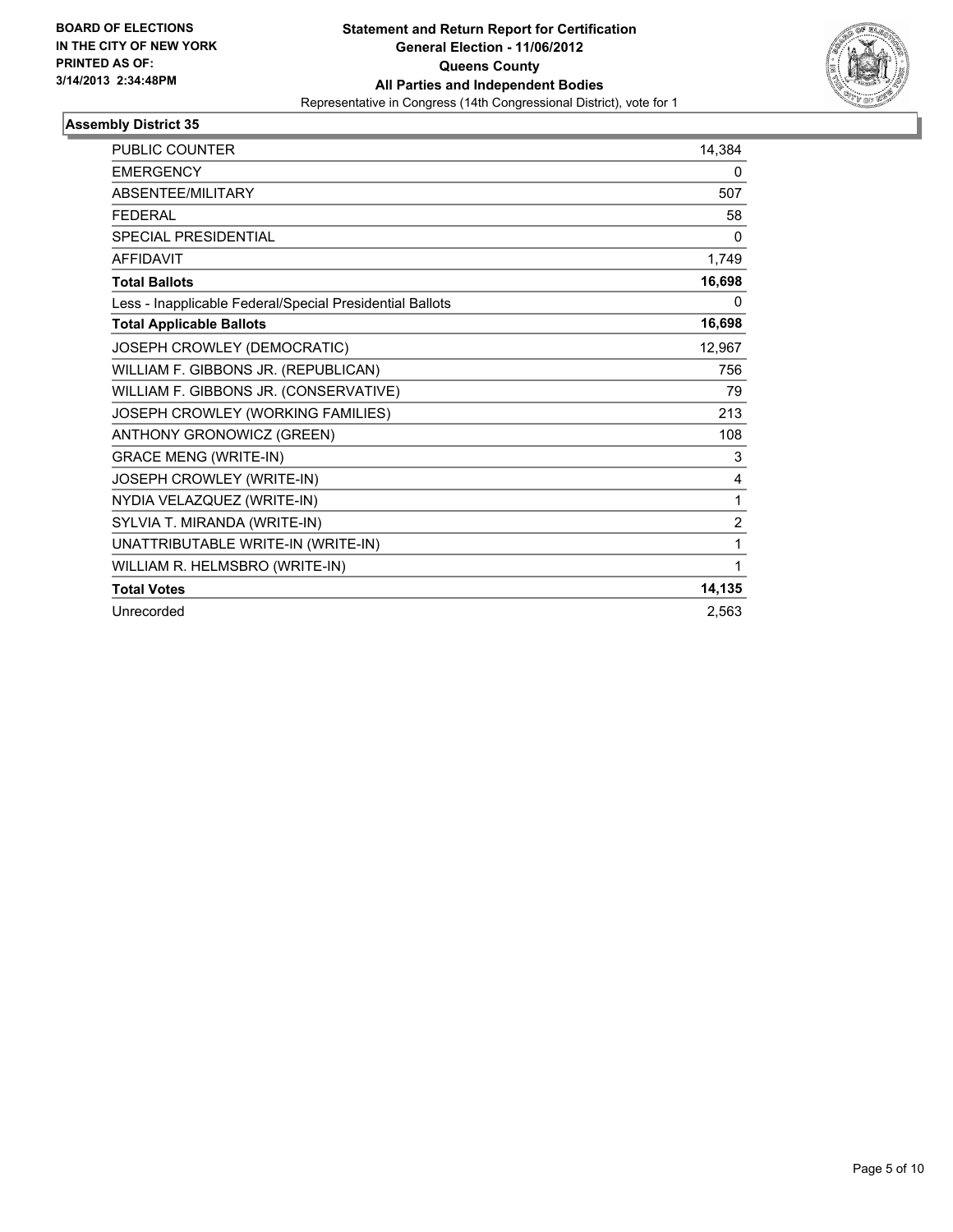

| PUBLIC COUNTER                                           | 16,744       |
|----------------------------------------------------------|--------------|
| <b>EMERGENCY</b>                                         | 0            |
| ABSENTEE/MILITARY                                        | 407          |
| <b>FEDERAL</b>                                           | 244          |
| SPECIAL PRESIDENTIAL                                     | 0            |
| <b>AFFIDAVIT</b>                                         | 1,569        |
| <b>Total Ballots</b>                                     | 18,964       |
| Less - Inapplicable Federal/Special Presidential Ballots | 0            |
| <b>Total Applicable Ballots</b>                          | 18,964       |
| JOSEPH CROWLEY (DEMOCRATIC)                              | 12,080       |
| WILLIAM F. GIBBONS JR. (REPUBLICAN)                      | 2.564        |
| WILLIAM F. GIBBONS JR. (CONSERVATIVE)                    | 225          |
| JOSEPH CROWLEY (WORKING FAMILIES)                        | 601          |
| ANTHONY GRONOWICZ (GREEN)                                | 539          |
| AL PALUMBO (WRITE-IN)                                    | 1            |
| ALONSO ECHEVERRI (WRITE-IN)                              | 1            |
| <b>BRENDAN FOLEY (WRITE-IN)</b>                          | $\mathbf{1}$ |
| <b>GREGORY MEEKS (WRITE-IN)</b>                          | $\mathbf{1}$ |
| JOSEPH AOUN (WRITE-IN)                                   | $\mathbf{1}$ |
| JOSEPH CROWLEY (WRITE-IN)                                | 4            |
| KEVIN GILL (WRITE-IN)                                    | 1            |
| NICHOLAS EARL (WRITE-IN)                                 | 1            |
| REGINALD ADEKOYA (WRITE-IN)                              | 1            |
| SCHAULEY BOLEACH (WRITE-IN)                              | 1            |
| UNATTRIBUTABLE WRITE-IN (WRITE-IN)                       | 1            |
| <b>Total Votes</b>                                       | 16,023       |
| Unrecorded                                               | 2.941        |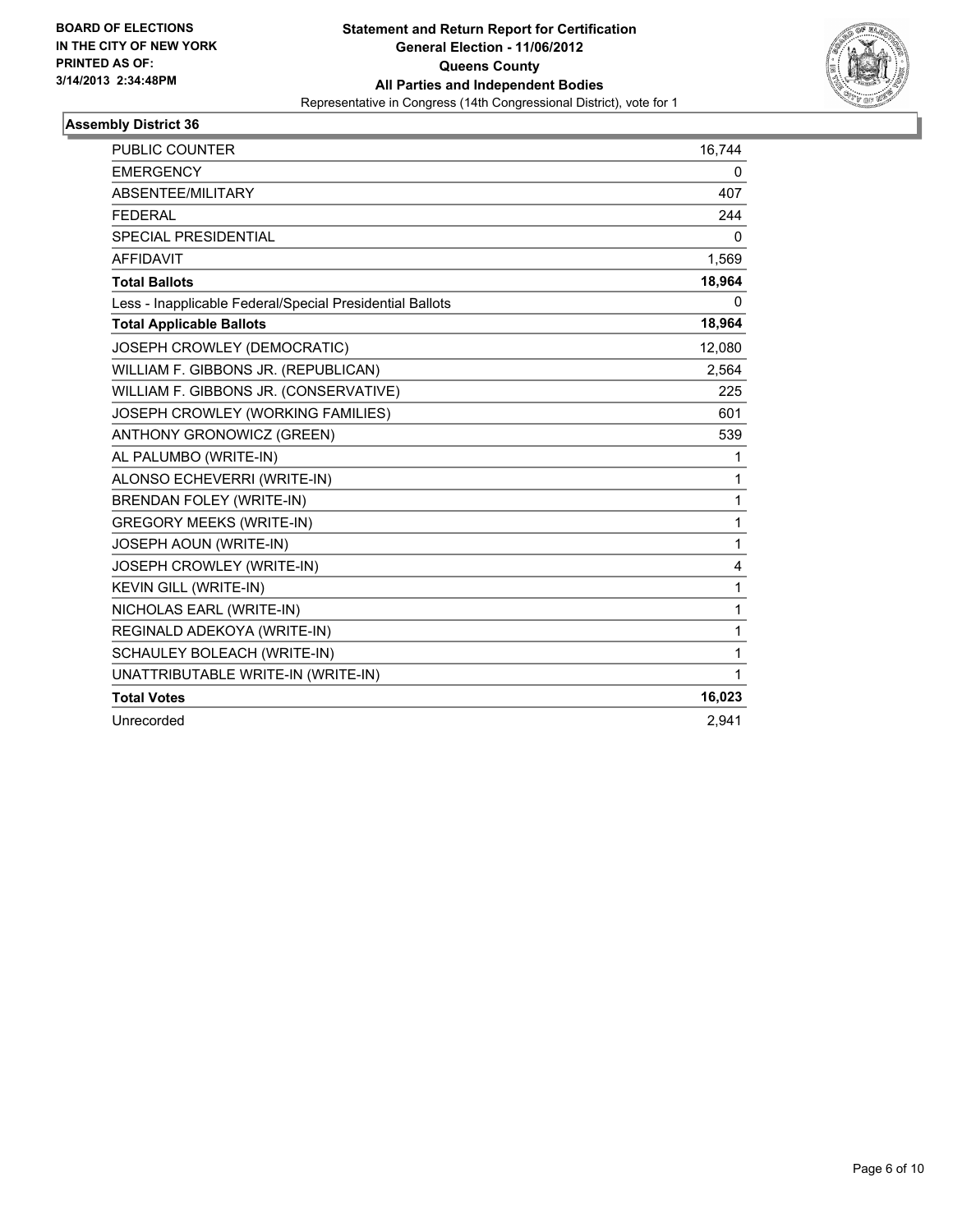

| <b>PUBLIC COUNTER</b>                                    | 9,131  |
|----------------------------------------------------------|--------|
| <b>EMERGENCY</b>                                         | 1      |
| <b>ABSENTEE/MILITARY</b>                                 | 225    |
| <b>FEDERAL</b>                                           | 95     |
| <b>SPECIAL PRESIDENTIAL</b>                              | 0      |
| <b>AFFIDAVIT</b>                                         | 876    |
| <b>Total Ballots</b>                                     | 10,328 |
| Less - Inapplicable Federal/Special Presidential Ballots | 0      |
| <b>Total Applicable Ballots</b>                          | 10,328 |
| JOSEPH CROWLEY (DEMOCRATIC)                              | 7,216  |
| WILLIAM F. GIBBONS JR. (REPUBLICAN)                      | 1,014  |
| WILLIAM F. GIBBONS JR. (CONSERVATIVE)                    | 89     |
| JOSEPH CROWLEY (WORKING FAMILIES)                        | 409    |
| ANTHONY GRONOWICZ (GREEN)                                | 292    |
| CHRIS HALL (WRITE-IN)                                    | 1      |
| NYDIA VELAZQUEZ (WRITE-IN)                               | 1      |
| WALTER IWACHIW (WRITE-IN)                                | 1      |
| <b>Total Votes</b>                                       | 9,023  |
| Unrecorded                                               | 1,305  |

| 12,969 |
|--------|
| 0      |
| 227    |
| 128    |
| 0      |
| 1,451  |
| 14,775 |
| 0      |
| 14,775 |
| 9,937  |
| 1,311  |
| 109    |
| 377    |
| 230    |
| 1      |
| 1      |
| 7      |
| 11,973 |
| 2,802  |
|        |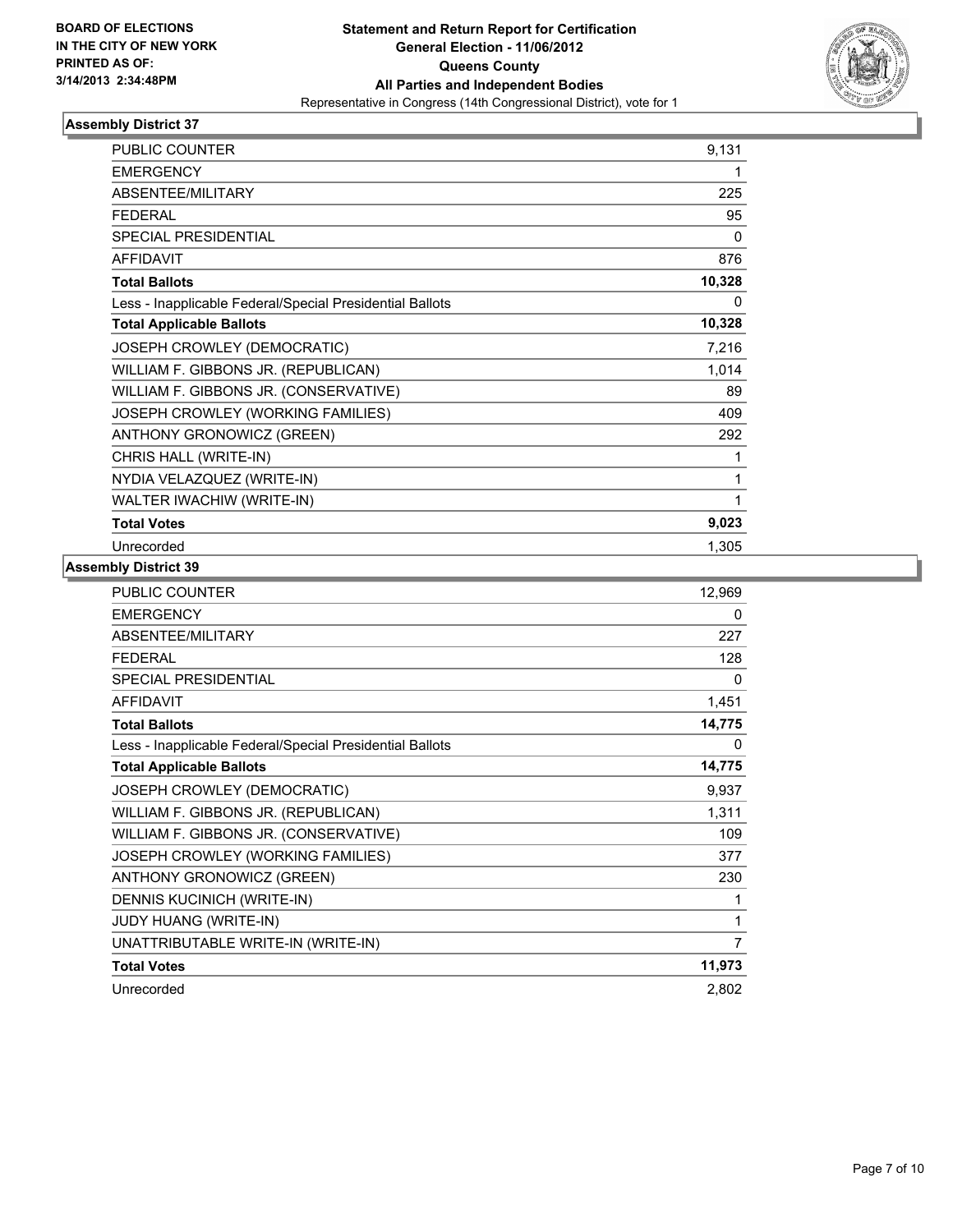

| <b>PUBLIC COUNTER</b>                                    | 0           |
|----------------------------------------------------------|-------------|
| <b>EMERGENCY</b>                                         | 0           |
| ABSENTEE/MILITARY                                        | 0           |
| <b>FEDERAL</b>                                           | 0           |
| SPECIAL PRESIDENTIAL                                     | $\mathbf 0$ |
| AFFIDAVIT                                                | 0           |
| <b>Total Ballots</b>                                     | 0           |
| Less - Inapplicable Federal/Special Presidential Ballots | 0           |
| <b>Total Applicable Ballots</b>                          | 0           |
| JOSEPH CROWLEY (DEMOCRATIC)                              | 0           |
| WILLIAM F. GIBBONS JR. (REPUBLICAN)                      | 0           |
| WILLIAM F. GIBBONS JR. (CONSERVATIVE)                    | 0           |
| JOSEPH CROWLEY (WORKING FAMILIES)                        | $\Omega$    |
| ANTHONY GRONOWICZ (GREEN)                                | 0           |
| <b>Total Votes</b>                                       | 0           |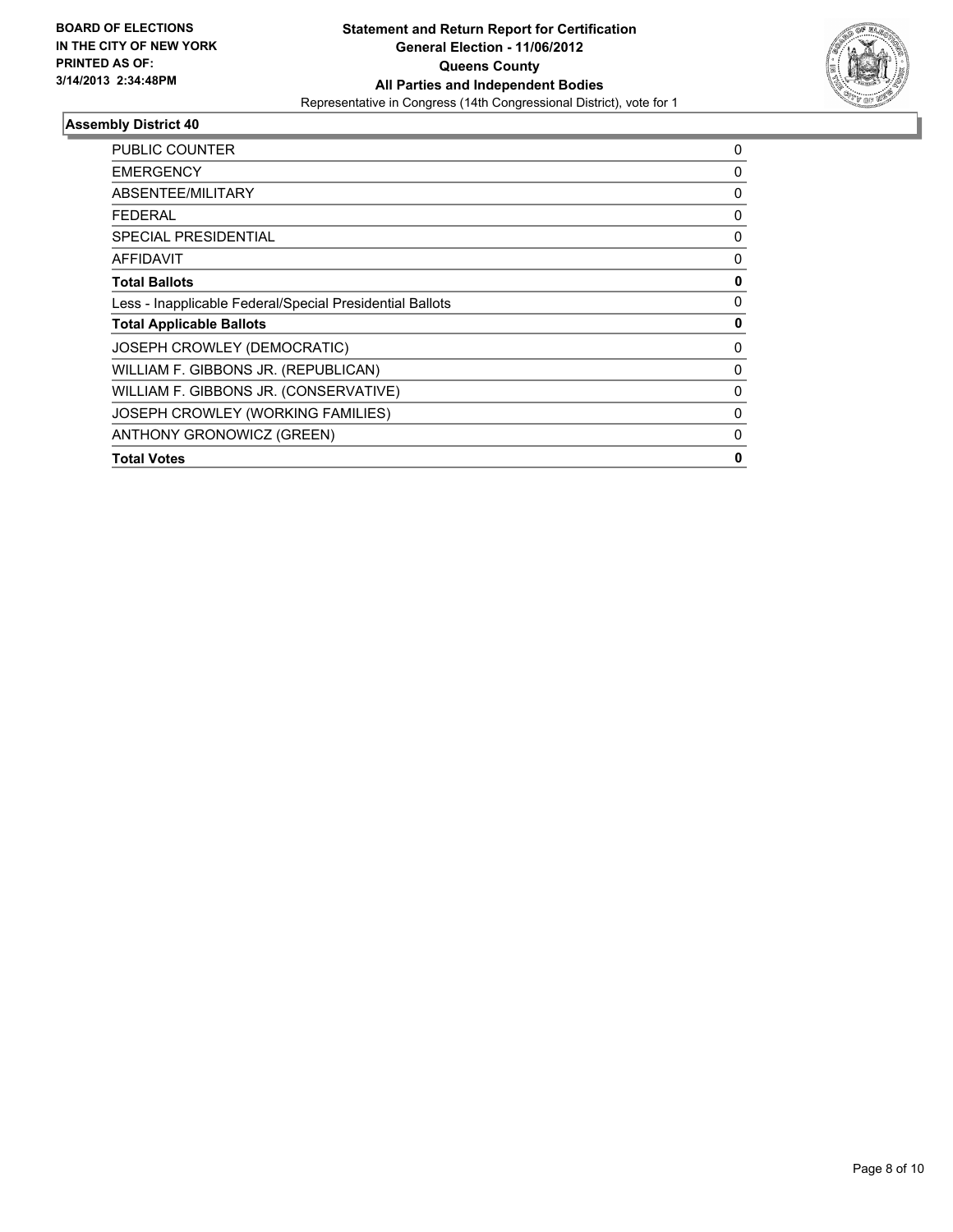

#### **Total for Representative in Congress (14th Congressional District) - Queens County**

| PUBLIC COUNTER                                           | 93,566       |
|----------------------------------------------------------|--------------|
| <b>EMERGENCY</b>                                         | 3.           |
| ABSENTEE/MILITARY                                        | 2,373        |
| <b>FEDERAL</b>                                           | 889          |
| <b>SPECIAL PRESIDENTIAL</b>                              | 0            |
| <b>AFFIDAVIT</b>                                         | 9,601        |
| <b>Total Ballots</b>                                     | 106,432      |
| Less - Inapplicable Federal/Special Presidential Ballots | $\Omega$     |
| <b>Total Applicable Ballots</b>                          | 106,432      |
| JOSEPH CROWLEY (DEMOCRATIC)                              | 72,799       |
| WILLIAM F. GIBBONS JR. (REPUBLICAN)                      | 11,382       |
| WILLIAM F. GIBBONS JR. (CONSERVATIVE)                    | 1,133        |
| JOSEPH CROWLEY (WORKING FAMILIES)                        | 2,881        |
| ANTHONY GRONOWICZ (GREEN)                                | 1,944        |
| AL PALUMBO (WRITE-IN)                                    | 1            |
| ALONSO ECHEVERRI (WRITE-IN)                              | $\mathbf{1}$ |
| ANASTASIOS XANTHOPODOS (WRITE-IN)                        | 1            |
| ANDREW GILBIND (WRITE-IN)                                | 1            |
| <b>BARACK OBAMA (WRITE-IN)</b>                           | 1            |
| <b>BRENDAN FOLEY (WRITE-IN)</b>                          | 1            |
| CHRIS HALL (WRITE-IN)                                    | 1            |
| DENNIS KUCINICH (WRITE-IN)                               | $\mathbf{1}$ |
| EDWARD BUDD (WRITE-IN)                                   | 1            |
| <b>GRACE MENG (WRITE-IN)</b>                             | 38           |
| <b>GREGORY MEEKS (WRITE-IN)</b>                          | 1            |
| JALDE WEW WARTER (WRITE-IN)                              | 1            |
| JOHN BOUGIAMAS (WRITE-IN)                                | 1            |
| JONATHAN LEMON (WRITE-IN)                                | 1            |
| JOSEPH AOUN (WRITE-IN)                                   | 1            |
| JOSEPH CROWLEY (WRITE-IN)                                | 8            |
| JUDY HUANG (WRITE-IN)                                    | $\mathbf{1}$ |
| KEVIN GILL (WRITE-IN)                                    | 1            |
| MERALES CANO (WRITE-IN)                                  | 1            |
| NICHOLAS EARL (WRITE-IN)                                 | 1            |
| NYDIA VELAZQUEZ (WRITE-IN)                               | 2            |
| PETER CULLEN (WRITE-IN)                                  | 1            |
| REGINALD ADEKOYA (WRITE-IN)                              | 1            |
| SCHAULEY BOLEACH (WRITE-IN)                              | 1            |
| SYLVIA T. MIRANDA (WRITE-IN)                             | 2            |
| THOMAS RAFAELE (WRITE-IN)                                | 1            |
| UNATTRIBUTABLE WRITE-IN (WRITE-IN)                       | 15           |
| VINICIO PAREDES (WRITE-IN)                               | 1            |
| WALTER IWACHIW (WRITE-IN)                                | 1            |
| WILLIAM BRANDEN (WRITE-IN)                               | 1            |
| WILLIAM BRUNTNER (WRITE-IN)                              | $\mathbf 1$  |
| WILLIAM R. HELMSBRO (WRITE-IN)                           | $\mathbf{1}$ |